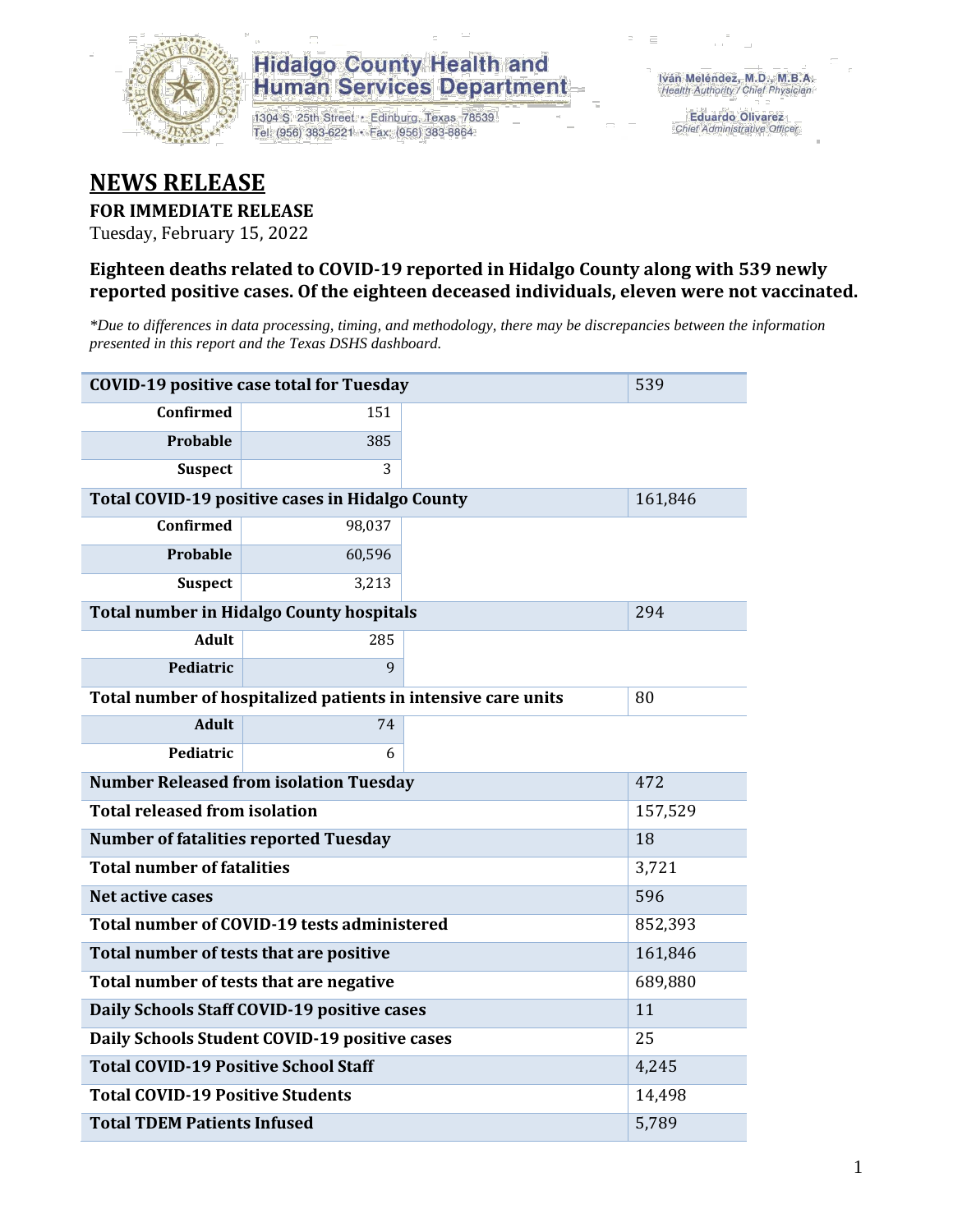

1304 S. 25th Street · Edinburg, Texas 78539 Tel: (956) 383-6221 · Fax: (956) 383-8864

**Eduardo Olivarez** Chief Administrative Officer

*Hidalgo County uses the case status definition provided by the Texas Department of State Health Service's 2020 Epi Case Criteria Guide revised November 2020.*

- *1. Confirmed: A person who has tested positive through a molecular or PCR (oral or nasal swabs) test that looks for the presence of the virus's genetic material.*
- *2. Probable: A person who meets presumptive laboratory evidence through detection of COVID-19 by antigen test in a respiratory specimen.*
- *3. Suspect: A person who meets supported laboratory evidence through detection of specific antibodies in serum, plasma, whole body, and no prior history of being confirmed or probable case.*

*For more information of case status definition for COVID-19, please refer to:*

<https://www.dshs.state.tx.us/IDCU/investigation/epi-case-criteria-guide/2020-Epi-Case-Criteria-Guide.pdf>

| <b>Age Range</b> | <b>Number of Cases</b> |
|------------------|------------------------|
| $0 - 11$         | 106                    |
| 12-19            | 106                    |
| 20s              | 62                     |
| 30 <sub>s</sub>  | 49                     |
| 40s              | 67                     |
| 50s              | 43                     |
| 60s              | 35                     |
| $70+$            | 71                     |
| Total:           | 539                    |

#### Case Breakdown by Age Group: The deaths include:

|                | <b>Age Range</b> | Gender | <b>City</b>    |
|----------------|------------------|--------|----------------|
| 1              | 60s              | Female | Edinburg       |
| $\overline{2}$ | $70+$            | Female | Edinburg       |
| 3              | $70+$            | Female | <b>McAllen</b> |
| 4              | $70+$            | Female | McAllen        |
| 5              | $70+$            | Male   | McAllen        |
| 6              | 30 <sub>s</sub>  | Male   | Mission        |
| 7              | $70+$            | Male   | <b>Mission</b> |
| 8              | $70+$            | Male   | Mission        |
| 9              | $70+$            | Male   | <b>Mission</b> |
| 10             | $70+$            | Male   | Mission        |
| 11             | $70+$            | Male   | <b>Mission</b> |
| 12             | 50s              | Female | Undisclosed    |
| 13             | 60s              | Female | Pharr          |
| 14             | $70+$            | Male   | Pharr          |
| 15             | $70+$            | Male   | Undisclosed    |
| 16             | 60s              | Female | San Juan       |
| 17             | $70+$            | Female | San Juan       |
| 18             | 60s              | Female | Weslaco        |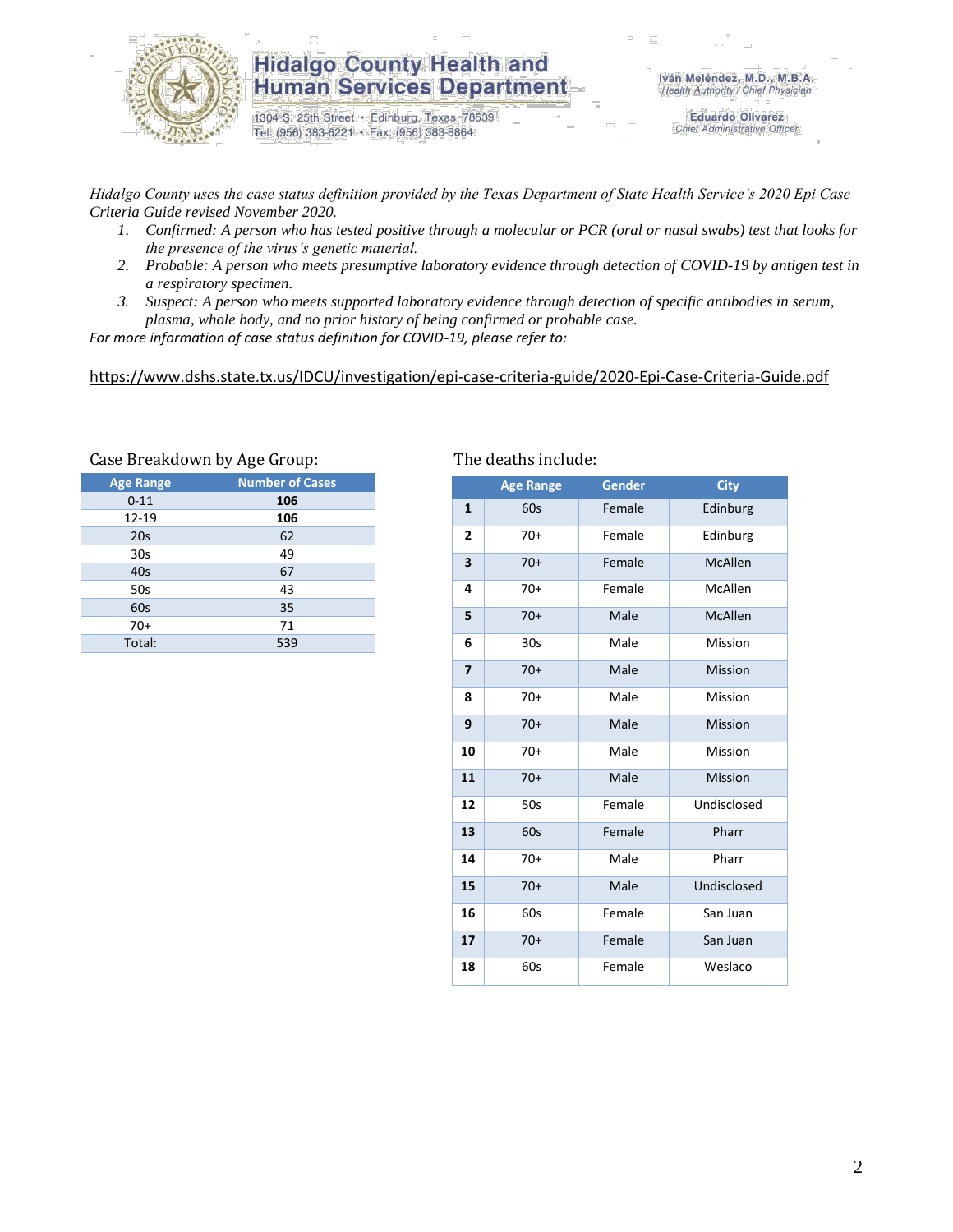

1304 S. 25th Street · Edinburg, Texas 78539<br>Tel: (956) 383-6221 · Fax: (956) 383-8864

Eduardo Olivarez<br>Chief Administrative Officer

#### Tuesday, February 15, 2022 positive cases include:

|                         | <b>Age Range</b> | <b>Gender</b> | <b>City</b> |     | <b>Age Range</b> | Gender | <b>City</b> |
|-------------------------|------------------|---------------|-------------|-----|------------------|--------|-------------|
| 1                       | $0 - 19$         | F             | Alamo       | 271 | $0 - 19$         | M      | Mission     |
| 2                       | $0 - 19$         | F             | Alamo       | 272 | $0 - 19$         | М      | Mission     |
| 3                       | $0 - 19$         | М             | Alamo       | 273 | $0 - 19$         | F      | Mission     |
| 4                       | $0 - 19$         | M             | Alamo       | 274 | $0 - 19$         | F      | Mission     |
| 5                       | $0 - 19$         | M             | Alamo       | 275 | $0 - 19$         | F      | Mission     |
| 6                       | $0 - 19$         | М             | Alamo       | 276 | $0 - 19$         | F      | Mission     |
| $\overline{\mathbf{z}}$ | 20s              | M             | Alamo       | 277 | $0 - 19$         | M      | Mission     |
| 8                       | 20s              | М             | Alamo       | 278 | $0 - 19$         | М      | Mission     |
| 9                       | 20s              | F             | Alamo       | 279 | $0 - 19$         | F      | Mission     |
| 10                      | 40s              | M             | Alamo       | 280 | $0 - 19$         | М      | Mission     |
| 11                      | 40s              | F             | Alamo       | 281 | $0 - 19$         | F      | Mission     |
| 12                      | 40s              | М             | Alamo       | 282 | $0 - 19$         | F      | Mission     |
| 13                      | 50s              | F             | Alamo       | 283 | $0 - 19$         | M      | Mission     |
| 14                      | 60s              | F             | Alamo       | 284 | $0 - 19$         | М      | Mission     |
| 15                      | 60s              | F             | Alamo       | 285 | $0 - 19$         | F      | Mission     |
| 16                      | $70+$            | F             | Alamo       | 286 | $0 - 19$         | М      | Mission     |
| 17                      | $70+$            | M             | Alamo       | 287 | $0 - 19$         | M      | Mission     |
| 18                      | $0 - 19$         | F             | Alton       | 288 | $0 - 19$         | F      | Mission     |
| 19                      | $0 - 19$         | F             | Alton       | 289 | 20s              | F      | Mission     |
| 20                      | $0 - 19$         | F             | Alton       | 290 | 20s              | F      | Mission     |
| 21                      | $0 - 19$         | F             | Alton       | 291 | 20s              | M      | Mission     |
| 22                      | $0 - 19$         | F             | Alton       | 292 | 20s              | М      | Mission     |
| 23                      | $0 - 19$         | M             | Alton       | 293 | 20s              | F      | Mission     |
| 24                      | $0 - 19$         | М             | Alton       | 294 | 20s              | F      | Mission     |
| 25                      | $0 - 19$         | F             | Alton       | 295 | 20s              | M      | Mission     |
| 26                      | $0 - 19$         | F             | Alton       | 296 | 20s              | М      | Mission     |
| 27                      | $0 - 19$         | F             | Alton       | 297 | 20s              | M      | Mission     |
| 28                      | 30s              | М             | Alton       | 298 | 20s              | F      | Mission     |
| 29                      | 40s              | F.            | Alton       | 299 | 20s              | F      | Mission     |
| 30                      | 40s              | F.            | Alton       | 300 | 20s              | F      | Mission     |
| 31                      | 50s              | F.            | Alton       | 301 | 20s              | F      | Mission     |
| 32                      | 60s              | F             | Alton       | 302 | 20s              | F      | Mission     |
| 33                      | 60s              | M             | Alton       | 303 | 20s              | M      | Mission     |
| 34                      | 70+              | М             | Alton       | 304 | 20s              | F      | Mission     |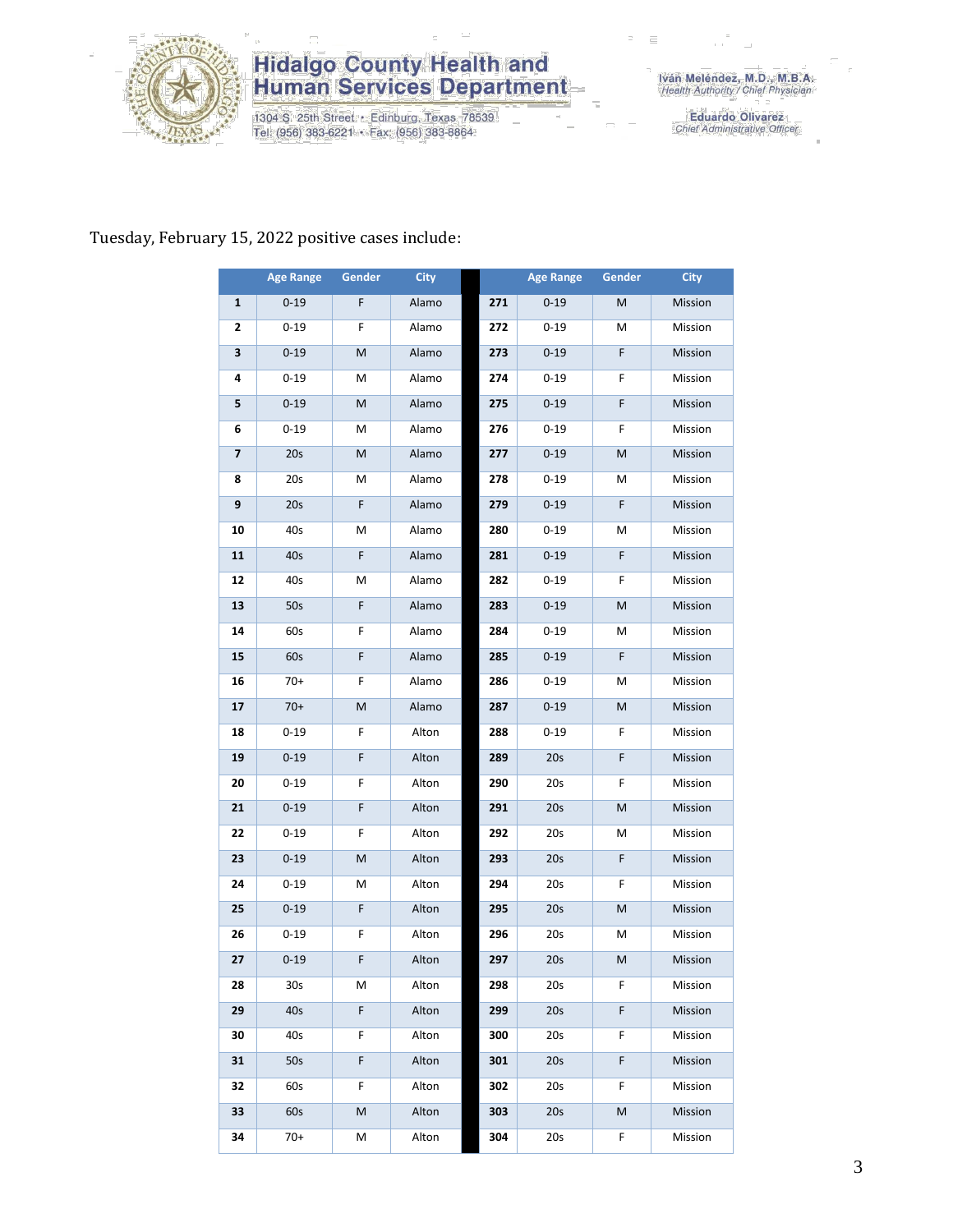

1304 S. 25th Street • Edinburg, Texas 78539<br>Tel: (956) 383-6221 • Fax: (956) 383-8864

| 35 | $0 - 19$        | М | Donna    | 305 | 30 <sub>s</sub> | F | Mission |
|----|-----------------|---|----------|-----|-----------------|---|---------|
| 36 | $0 - 19$        | F | Donna    | 306 | 30s             | F | Mission |
| 37 | $0 - 19$        | M | Donna    | 307 | 30 <sub>s</sub> | F | Mission |
| 38 | $0 - 19$        | М | Donna    | 308 | 30s             | М | Mission |
| 39 | $0 - 19$        | M | Donna    | 309 | 30 <sub>s</sub> | F | Mission |
| 40 | $0 - 19$        | F | Donna    | 310 | 30s             | М | Mission |
| 41 | $0 - 19$        | М | Donna    | 311 | 30 <sub>s</sub> | F | Mission |
| 42 | $0 - 19$        | М | Donna    | 312 | 30s             | F | Mission |
| 43 | $0 - 19$        | M | Donna    | 313 | 30 <sub>s</sub> | F | Mission |
| 44 | $0 - 19$        | M | Donna    | 314 | 30s             | F | Mission |
| 45 | 20s             | M | Donna    | 315 | 30 <sub>s</sub> | F | Mission |
| 46 | 20s             | М | Donna    | 316 | 30s             | М | Mission |
| 47 | 20s             | М | Donna    | 317 | 30 <sub>s</sub> | F | Mission |
| 48 | 30s             | F | Donna    | 318 | 30s             | М | Mission |
| 49 | 30 <sub>s</sub> | M | Donna    | 319 | 40s             | F | Mission |
| 50 | 40s             | М | Donna    | 320 | 40s             | F | Mission |
| 51 | 40s             | F | Donna    | 321 | 40s             | M | Mission |
| 52 | 40s             | F | Donna    | 322 | 40s             | F | Mission |
| 53 | 60s             | М | Donna    | 323 | 40s             | F | Mission |
| 54 | 60s             | F | Donna    | 324 | 40s             | F | Mission |
| 55 | 60s             | F | Donna    | 325 | 40s             | M | Mission |
| 56 | 60s             | F | Donna    | 326 | 40s             | F | Mission |
| 57 | 60s             | F | Donna    | 327 | 40s             | F | Mission |
| 58 | 70+             | М | Donna    | 328 | 40s             | М | Mission |
| 59 | $0 - 19$        | F | Edinburg | 329 | 50s             | M | Mission |
| 60 | $0 - 19$        | F | Edinburg | 330 | 50s             | F | Mission |
| 61 | $0 - 19$        | F | Edinburg | 331 | 50s             | F | Mission |
| 62 | $0 - 19$        | F | Edinburg | 332 | 50s             | М | Mission |
| 63 | $0 - 19$        | F | Edinburg | 333 | 50s             | M | Mission |
| 64 | $0 - 19$        | Μ | Edinburg | 334 | 50s             | F | Mission |
| 65 | $0 - 19$        | M | Edinburg | 335 | 50s             | F | Mission |
| 66 | $0 - 19$        | М | Edinburg | 336 | 50s             | F | Mission |
| 67 | $0 - 19$        | M | Edinburg | 337 | 50s             | F | Mission |
| 68 | $0 - 19$        | F | Edinburg | 338 | 50s             | М | Mission |
| 69 | $0 - 19$        | M | Edinburg | 339 | 50s             | F | Mission |
| 70 | $0 - 19$        | F | Edinburg | 340 | 50s             | F | Mission |
| 71 | $0 - 19$        | F | Edinburg | 341 | 50s             | F | Mission |
| 72 | $0 - 19$        | F | Edinburg | 342 | 60s             | М | Mission |
| 73 | $0 - 19$        | M | Edinburg | 343 | 60s             | M | Mission |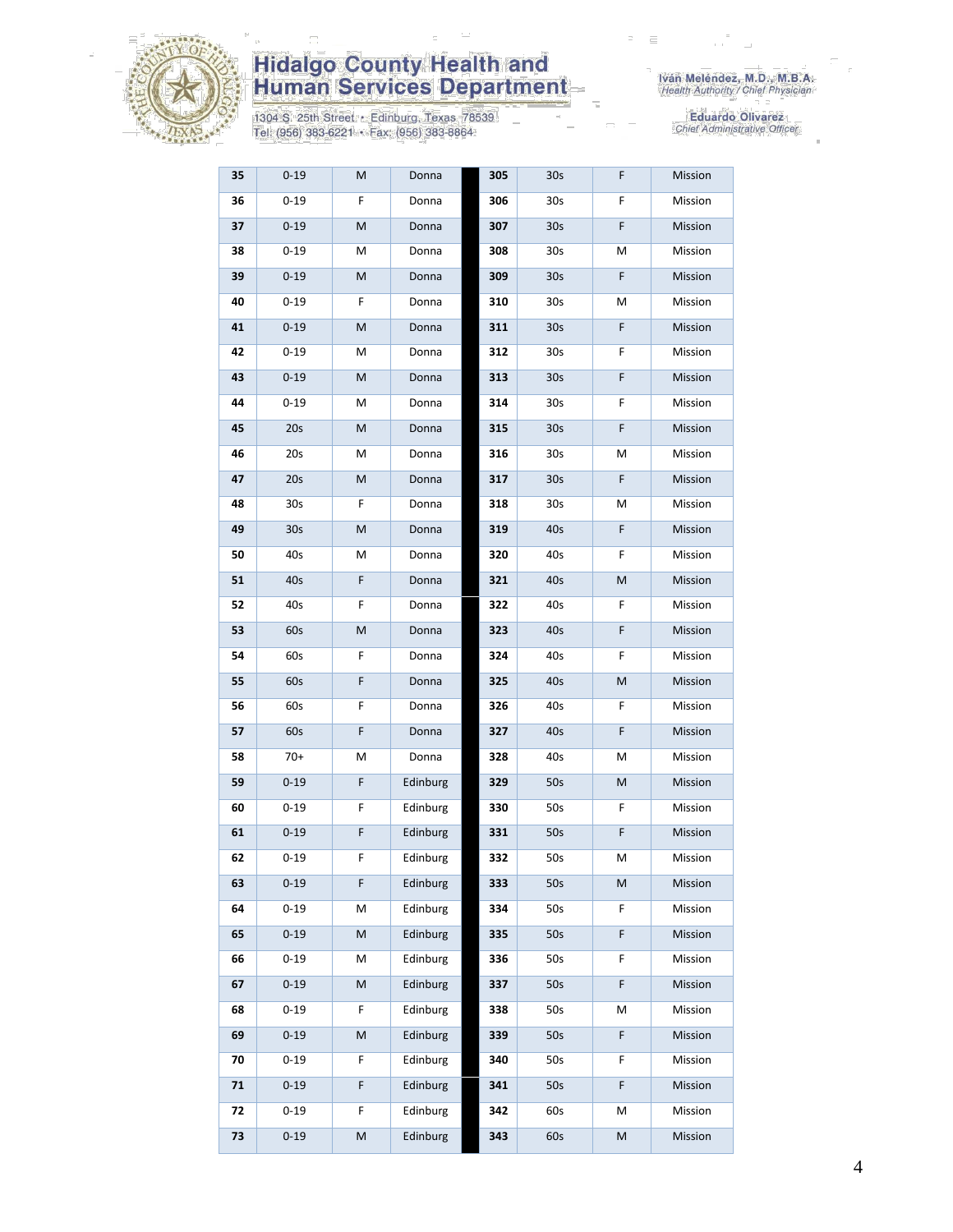

1304 S. 25th Street • Edinburg, Texas 78539<br>Tel: (956) 383-6221 • Fax: (956) 383-8864

| 74  | $0 - 19$        | F | Edinburg | 344 | 60s      | F  | Mission |
|-----|-----------------|---|----------|-----|----------|----|---------|
| 75  | $0 - 19$        | F | Edinburg | 345 | 60s      | F  | Mission |
| 76  | $0 - 19$        | F | Edinburg | 346 | $70+$    | М  | Mission |
| 77  | $0 - 19$        | M | Edinburg | 347 | $70+$    | M  | Mission |
| 78  | $0 - 19$        | М | Edinburg | 348 | $70+$    | F  | Mission |
| 79  | $0 - 19$        | M | Edinburg | 349 | $70+$    | F  | Mission |
| 80  | $0 - 19$        | М | Edinburg | 350 | $70+$    | F  | Mission |
| 81  | $0 - 19$        | M | Edinburg | 351 | $70+$    | F  | Mission |
| 82  | $0 - 19$        | М | Edinburg | 352 | $70+$    | М  | Mission |
| 83  | $0 - 19$        | M | Edinburg | 353 | $70+$    | M  | Mission |
| 84  | $0 - 19$        | М | Edinburg | 354 | $70+$    | М  | Mission |
| 85  | $0 - 19$        | F | Edinburg | 355 | $70+$    | F  | Mission |
| 86  | $0 - 19$        | М | Edinburg | 356 | $70+$    | F  | Mission |
| 87  | $0 - 19$        | M | Edinburg | 357 | $70+$    | F  | Mission |
| 88  | $0 - 19$        | М | Edinburg | 358 | 70+      | М  | Mission |
| 89  | $0 - 19$        | F | Edinburg | 359 | $70+$    | M  | Mission |
| 90  | 20s             | F | Edinburg | 360 | $70+$    | М  | Mission |
| 91  | 20s             | M | Edinburg | 361 | $70+$    | M  | Mission |
| 92  | 20s             | F | Edinburg | 362 | $70+$    | F  | Mission |
| 93  | 20s             | M | Edinburg | 363 | $70+$    | F  | Mission |
| 94  | 20s             | F | Edinburg | 364 | $70+$    | F  | Mission |
| 95  | 20s             | F | Edinburg | 365 | $70+$    | F  | Mission |
| 96  | 20s             | М | Edinburg | 366 | $70+$    | F  | Mission |
| 97  | 20s             | F | Edinburg | 367 | $70+$    | M  | Mission |
| 98  | 30s             | М | Edinburg | 368 | $70+$    | М  | Mission |
| 99  | 30 <sub>s</sub> | M | Edinburg | 369 | $70+$    | F  | Mission |
| 100 | 30 <sub>s</sub> | F | Edinburg | 370 | $70+$    | F  | Mission |
| 101 | 30s             | F | Edinburg | 371 | $70+$    | F  | Mission |
| 102 | 30s             | М | Edinburg | 372 | 0-19     | F  | Pharr   |
| 103 | 30 <sub>s</sub> | M | Edinburg | 373 | $0 - 19$ | F  | Pharr   |
| 104 | 30 <sub>s</sub> | М | Edinburg | 374 | $0 - 19$ | F. | Pharr   |
| 105 | 40s             | M | Edinburg | 375 | $0 - 19$ | F  | Pharr   |
| 106 | 40s             | М | Edinburg | 376 | $0 - 19$ | F  | Pharr   |
| 107 | 40s             | M | Edinburg | 377 | $0 - 19$ | M  | Pharr   |
| 108 | 40s             | М | Edinburg | 378 | $0 - 19$ | м  | Pharr   |
| 109 | 40s             | F | Edinburg | 379 | $0 - 19$ | M  | Pharr   |
| 110 | 40s             | F | Edinburg | 380 | $0 - 19$ | м  | Pharr   |
| 111 | 40s             | F | Edinburg | 381 | $0 - 19$ | F. | Pharr   |
| 112 | 40s             | Μ | Edinburg | 382 | $0 - 19$ | F. | Pharr   |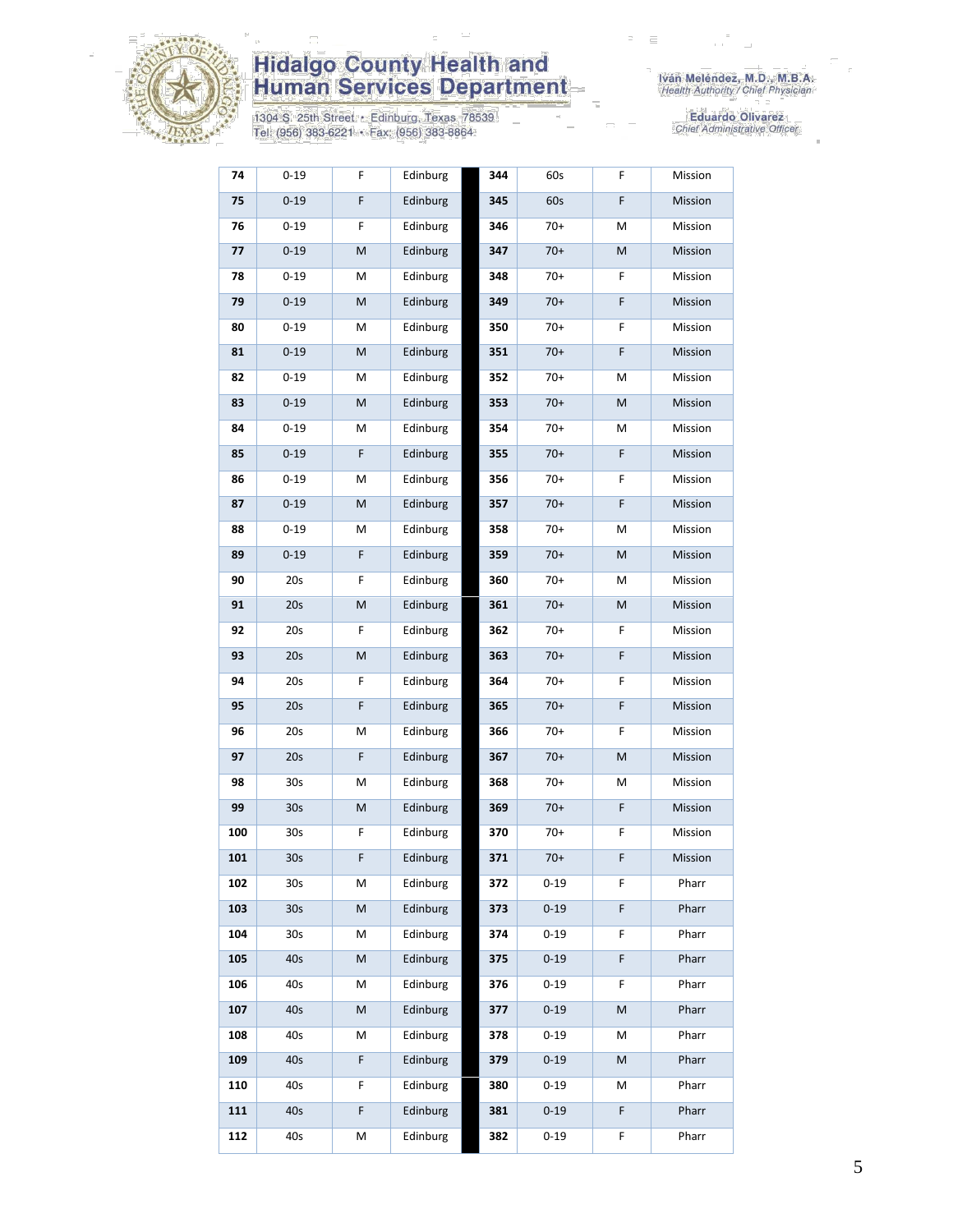

1304 S. 25th Street • Edinburg, Texas 78539<br>Tel: (956) 383-6221 • Fax: (956) 383-8864

| 113 | 40s             | M | Edinburg        | 383 | $0 - 19$        | F  | Pharr       |
|-----|-----------------|---|-----------------|-----|-----------------|----|-------------|
| 114 | 40s             | М | Edinburg        | 384 | $0 - 19$        | F  | Pharr       |
| 115 | 40s             | F | Edinburg        | 385 | $0 - 19$        | M  | Pharr       |
| 116 | 50s             | F | Edinburg        | 386 | $0 - 19$        | М  | Pharr       |
| 117 | 50s             | M | Edinburg        | 387 | $0 - 19$        | F  | Pharr       |
| 118 | 50s             | F | Edinburg        | 388 | $0 - 19$        | М  | Pharr       |
| 119 | 50s             | M | Edinburg        | 389 | $0 - 19$        | M  | Pharr       |
| 120 | 50s             | F | Edinburg        | 390 | $0 - 19$        | м  | Pharr       |
| 121 | 50s             | F | Edinburg        | 391 | $0 - 19$        | F  | Pharr       |
| 122 | 50s             | F | Edinburg        | 392 | $0 - 19$        | Μ  | Pharr       |
| 123 | 60s             | F | Edinburg        | 393 | 20s             | M  | Pharr       |
| 124 | 60s             | F | Edinburg        | 394 | 20s             | F  | Pharr       |
| 125 | 60s             | F | Edinburg        | 395 | 30 <sub>s</sub> | M  | Pharr       |
| 126 | 60s             | F | Edinburg        | 396 | 30s             | F  | Pharr       |
| 127 | 60s             | F | Edinburg        | 397 | 30 <sub>s</sub> | F  | Pharr       |
| 128 | 60s             | F | Edinburg        | 398 | 30s             | F  | Pharr       |
| 129 | $70+$           | F | Edinburg        | 399 | 30 <sub>s</sub> | M  | Pharr       |
| 130 | $70+$           | М | Edinburg        | 400 | 40s             | F. | Pharr       |
| 131 | $70+$           | F | Edinburg        | 401 | 40s             | M  | Pharr       |
| 132 | $70+$           | F | Edinburg        | 402 | 40s             | Μ  | Pharr       |
| 133 | $70+$           | F | Edinburg        | 403 | 40s             | F  | Pharr       |
| 134 | $70+$           | F | Edinburg        | 404 | 60s             | F  | Pharr       |
| 135 | $70+$           | F | <b>Edinburg</b> | 405 | $0 - 19$        | F  | San Juan    |
| 136 | 70+             | М | Edinburg        | 406 | 0-19            | F  | San Juan    |
| 137 | $70+$           | M | Edinburg        | 407 | $0 - 19$        | M  | San Juan    |
| 138 | $70+$           | F | Edinburg        | 408 | $0 - 19$        | F  | San Juan    |
| 139 | $70+$           | F | Edinburg        | 409 | $0 - 19$        | M  | San Juan    |
| 140 | $70+$           | F | Edinburg        | 410 | $0 - 19$        | F  | San Juan    |
| 141 | $0 - 19$        | M | Hidalgo         | 411 | $0 - 19$        | M  | San Juan    |
| 142 | $0 - 19$        | М | Hidalgo         | 412 | $0 - 19$        | М  | San Juan    |
| 143 | 20s             | M | Hidalgo         | 413 | $0 - 19$        | М  | San Juan    |
| 144 | 30 <sub>s</sub> | М | Hidalgo         | 414 | $0 - 19$        | F  | San Juan    |
| 145 | 30 <sub>s</sub> | M | Hidalgo         | 415 | $0 - 19$        | F  | San Juan    |
| 146 | 30 <sub>s</sub> | М | Hidalgo         | 416 | $0 - 19$        | Μ  | San Juan    |
| 147 | 40s             | F | Hidalgo         | 417 | 30 <sub>s</sub> | M  | San Juan    |
| 148 | 40s             | Μ | Hidalgo         | 418 | 60s             | F  | San Juan    |
| 149 | 40s             | M | Hidalgo         | 419 | $70+$           | F  | San Juan    |
| 150 | $0 - 19$        | м | McAllen         | 420 | 70+             | F  | San Juan    |
| 151 | $0 - 19$        | F | McAllen         | 421 | $0 - 19$        | F  | Undisclosed |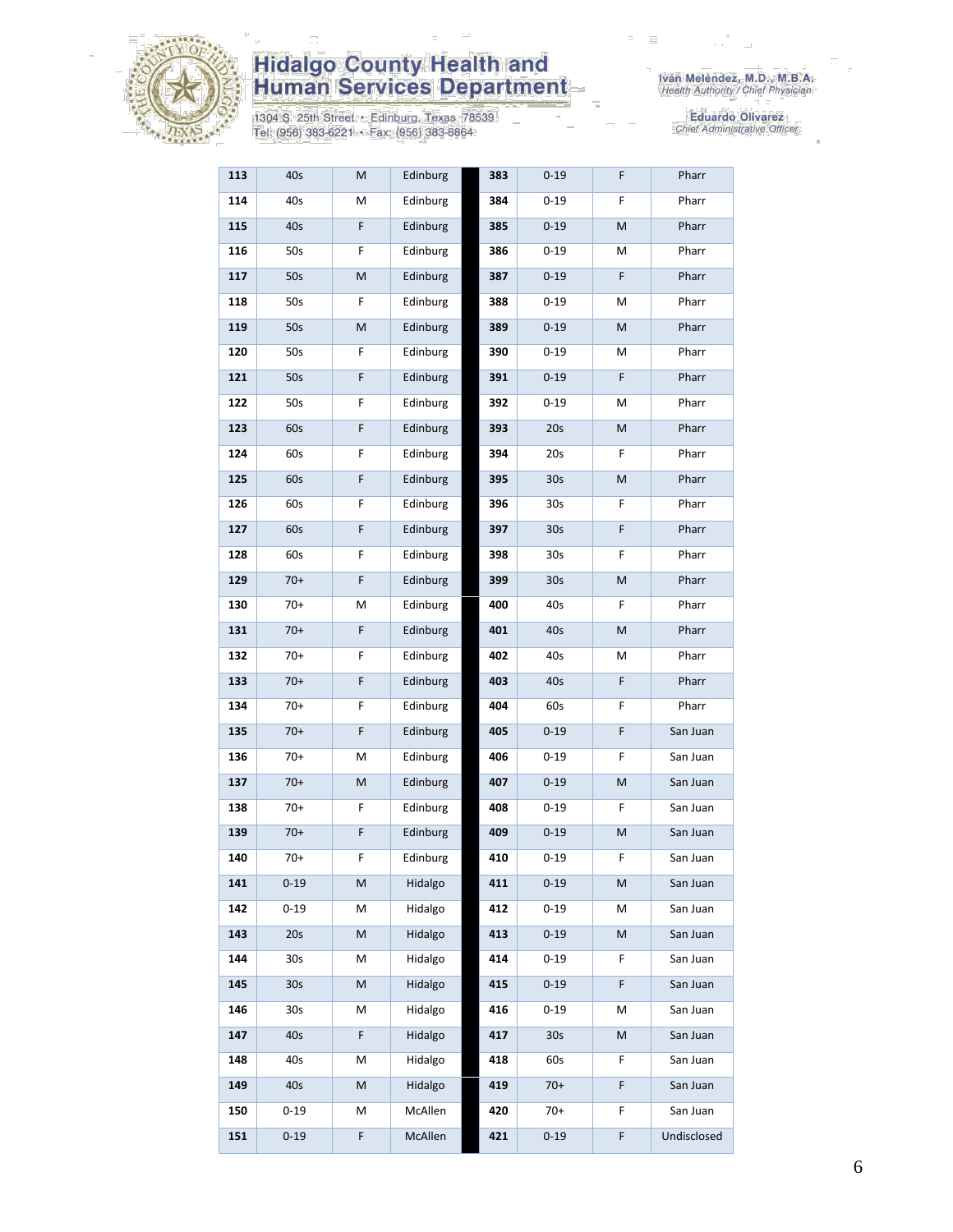

1304 S. 25th Street • Edinburg, Texas 78539<br>Tel: (956) 383-6221 • Fax: (956) 383-8864

| 152 | $0 - 19$        | F | McAllen | 422 | $0 - 19$        | F | Undisclosed |
|-----|-----------------|---|---------|-----|-----------------|---|-------------|
| 153 | $0 - 19$        | М | McAllen | 423 | $0 - 19$        | M | Undisclosed |
| 154 | $0 - 19$        | F | McAllen | 424 | $0 - 19$        | М | Undisclosed |
| 155 | $0 - 19$        | M | McAllen | 425 | $0 - 19$        | M | Undisclosed |
| 156 | $0 - 19$        | М | McAllen | 426 | $0 - 19$        | М | Undisclosed |
| 157 | $0 - 19$        | F | McAllen | 427 | $0 - 19$        | M | Undisclosed |
| 158 | $0 - 19$        | F | McAllen | 428 | $0 - 19$        | F | Undisclosed |
| 159 | $0 - 19$        | F | McAllen | 429 | $0 - 19$        | F | Undisclosed |
| 160 | $0 - 19$        | м | McAllen | 430 | $0 - 19$        | M | Undisclosed |
| 161 | $0 - 19$        | F | McAllen | 431 | $0 - 19$        | M | Undisclosed |
| 162 | $0 - 19$        | F | McAllen | 432 | $0 - 19$        | F | Undisclosed |
| 163 | $0 - 19$        | F | McAllen | 433 | $0 - 19$        | F | Undisclosed |
| 164 | $0 - 19$        | М | McAllen | 434 | $0 - 19$        | M | Undisclosed |
| 165 | $0 - 19$        | F | McAllen | 435 | $0 - 19$        | M | Undisclosed |
| 166 | $0 - 19$        | F | McAllen | 436 | $0 - 19$        | F | Undisclosed |
| 167 | $0 - 19$        | M | McAllen | 437 | $0 - 19$        | F | Undisclosed |
| 168 | $0 - 19$        | F | McAllen | 438 | 20s             | M | Undisclosed |
| 169 | $0 - 19$        | M | McAllen | 439 | 20s             | F | Undisclosed |
| 170 | $0 - 19$        | М | McAllen | 440 | 20s             | M | Undisclosed |
| 171 | $0 - 19$        | F | McAllen | 441 | 20s             | M | Undisclosed |
| 172 | $0 - 19$        | F | McAllen | 442 | 20s             | M | Undisclosed |
| 173 | $0 - 19$        | М | McAllen | 443 | 20s             | M | Undisclosed |
| 174 | $0 - 19$        | F | McAllen | 444 | 20s             | М | Undisclosed |
| 175 | $0 - 19$        | F | McAllen | 445 | 20s             | M | Undisclosed |
| 176 | $0 - 19$        | М | McAllen | 446 | 20s             | F | Undisclosed |
| 177 | $0 - 19$        | F | McAllen | 447 | 20s             | M | Undisclosed |
| 178 | 0-19            | Μ | McAllen | 448 | 20s             | M | Undisclosed |
| 179 | 20s             | M | McAllen | 449 | 20s             | F | Undisclosed |
| 180 | 20s             | F | McAllen | 450 | 20s             | F | Undisclosed |
| 181 | 20s             | М | McAllen | 451 | 30 <sub>s</sub> | M | Undisclosed |
| 182 | 20s             | Μ | McAllen | 452 | 30s             | Μ | Undisclosed |
| 183 | 20s             | F | McAllen | 453 | 30 <sub>s</sub> | M | Undisclosed |
| 184 | 20s             | Μ | McAllen | 454 | 30s             | F | Undisclosed |
| 185 | 20s             | М | McAllen | 455 | 30s             | M | Undisclosed |
| 186 | 30s             | Μ | McAllen | 456 | 30s             | М | Undisclosed |
| 187 | 30 <sub>s</sub> | F | McAllen | 457 | 40s             | M | Undisclosed |
| 188 | 40s             | Μ | McAllen | 458 | 40s             | М | Undisclosed |
| 189 | 40s             | F | McAllen | 459 | 40s             | F | Undisclosed |
| 190 | 40s             | F | McAllen | 460 | 40s             | М | Undisclosed |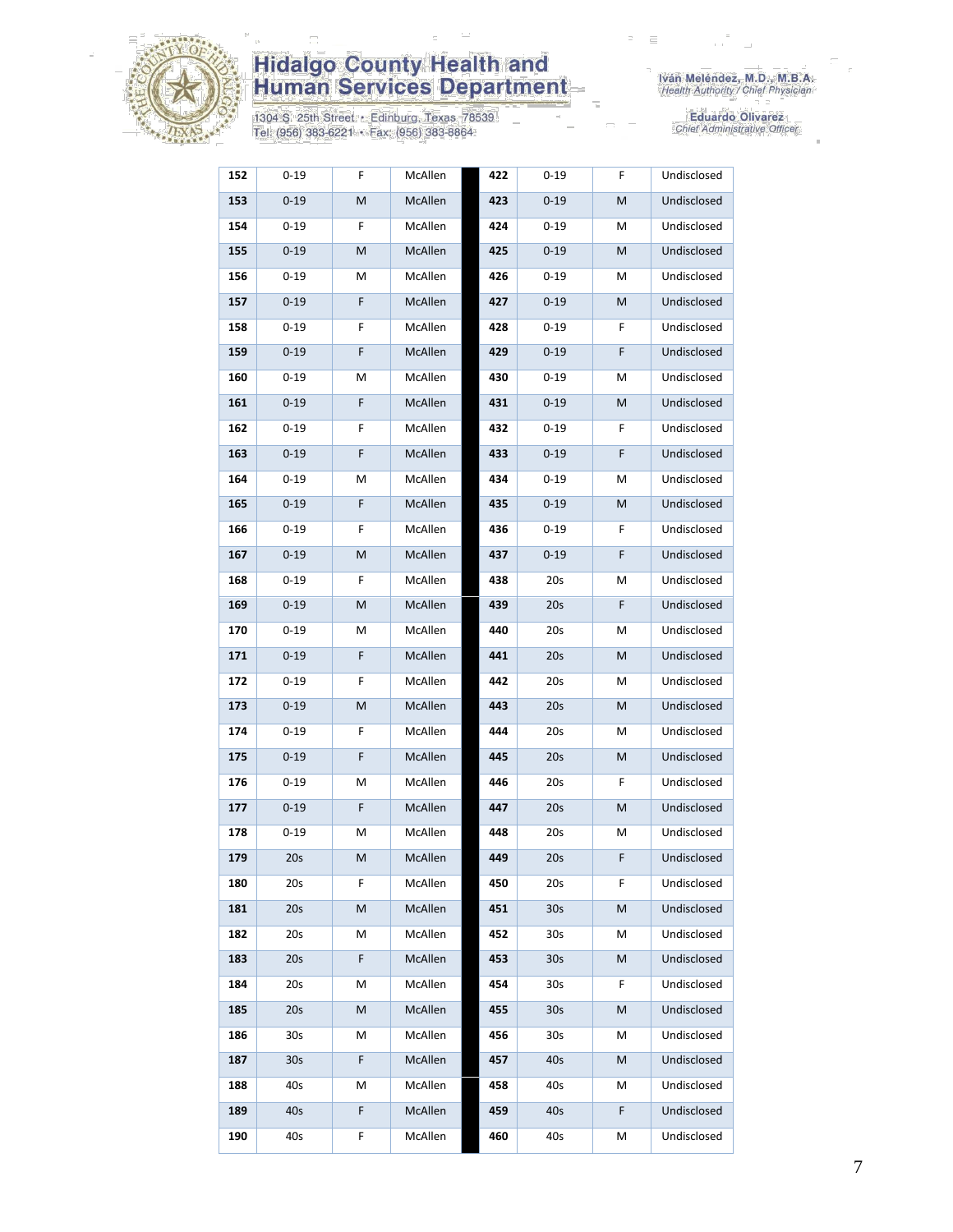

1304 S. 25th Street · Edinburg, Texas 78539<br>Tel: (956) 383-6221 · Fax: (956) 383-8864

| 191 | 40s             | F | McAllen  | 461 | 40s      | F  | Undisclosed |
|-----|-----------------|---|----------|-----|----------|----|-------------|
| 192 | 40s             | M | McAllen  | 462 | 40s      | М  | Undisclosed |
| 193 | 40s             | F | McAllen  | 463 | 40s      | M  | Undisclosed |
| 194 | 40s             | F | McAllen  | 464 | 40s      | М  | Undisclosed |
| 195 | 40s             | F | McAllen  | 465 | 40s      | M  | Undisclosed |
| 196 | 40s             | M | McAllen  | 466 | 40s      | F  | Undisclosed |
| 197 | 50s             | M | McAllen  | 467 | 40s      | F  | Undisclosed |
| 198 | 50s             | M | McAllen  | 468 | 50s      | F  | Undisclosed |
| 199 | 50s             | F | McAllen  | 469 | 50s      | M  | Undisclosed |
| 200 | 50s             | M | McAllen  | 470 | 50s      | М  | Undisclosed |
| 201 | 50s             | F | McAllen  | 471 | 50s      | M  | Undisclosed |
| 202 | 60s             | M | McAllen  | 472 | 50s      | М  | Undisclosed |
| 203 | 60s             | F | McAllen  | 473 | 50s      | F  | Undisclosed |
| 204 | 60s             | M | McAllen  | 474 | 50s      | F  | Undisclosed |
| 205 | 60s             | F | McAllen  | 475 | 50s      | F  | Undisclosed |
| 206 | 70+             | M | McAllen  | 476 | 60s      | F  | Undisclosed |
| 207 | $70+$           | M | McAllen  | 477 | 60s      | M  | Undisclosed |
| 208 | 70+             | F | McAllen  | 478 | 60s      | М  | Undisclosed |
| 209 | $70+$           | F | McAllen  | 479 | 60s      | M  | Undisclosed |
| 210 | 70+             | F | McAllen  | 480 | 60s      | м  | Undisclosed |
| 211 | $70+$           | M | McAllen  | 481 | $70+$    | F  | Undisclosed |
| 212 | 70+             | M | McAllen  | 482 | 70+      | F  | Undisclosed |
| 213 | $70+$           | M | McAllen  | 483 | $70+$    | F  | Undisclosed |
| 214 | 70+             | M | McAllen  | 484 | $70+$    | М  | Undisclosed |
| 215 | $70+$           | M | McAllen  | 485 | $70+$    | F  | Undisclosed |
| 216 | $0 - 19$        | F | Mercedes | 486 | 70+      | М  | Undisclosed |
| 217 | $0 - 19$        | M | Mercedes | 487 | $0 - 19$ | M  | Weslaco     |
| 218 | $0 - 19$        | F | Mercedes | 488 | $0 - 19$ | М  | Weslaco     |
| 219 | 20s             | F | Mercedes | 489 | $0 - 19$ | M  | Weslaco     |
| 220 | 20s             | F | Mercedes | 490 | $0 - 19$ | М  | Weslaco     |
| 221 | 30 <sub>s</sub> | M | Mercedes | 491 | $0 - 19$ | M  | Weslaco     |
| 222 | 40s             | F | Mercedes | 492 | $0 - 19$ | М  | Weslaco     |
| 223 | 50s             | F | Mercedes | 493 | $0 - 19$ | M  | Weslaco     |
| 224 | 50s             | М | Mercedes | 494 | $0 - 19$ | М  | Weslaco     |
| 225 | 50s             | F | Mercedes | 495 | $0 - 19$ | M  | Weslaco     |
| 226 | 50s             | М | Mercedes | 496 | $0 - 19$ | F  | Weslaco     |
| 227 | 60s             | M | Mercedes | 497 | $0 - 19$ | F. | Weslaco     |
| 228 | 60s             | F | Mercedes | 498 | $0 - 19$ | F  | Weslaco     |
| 229 | $70+$           | F | Mercedes | 499 | $0 - 19$ | F  | Weslaco     |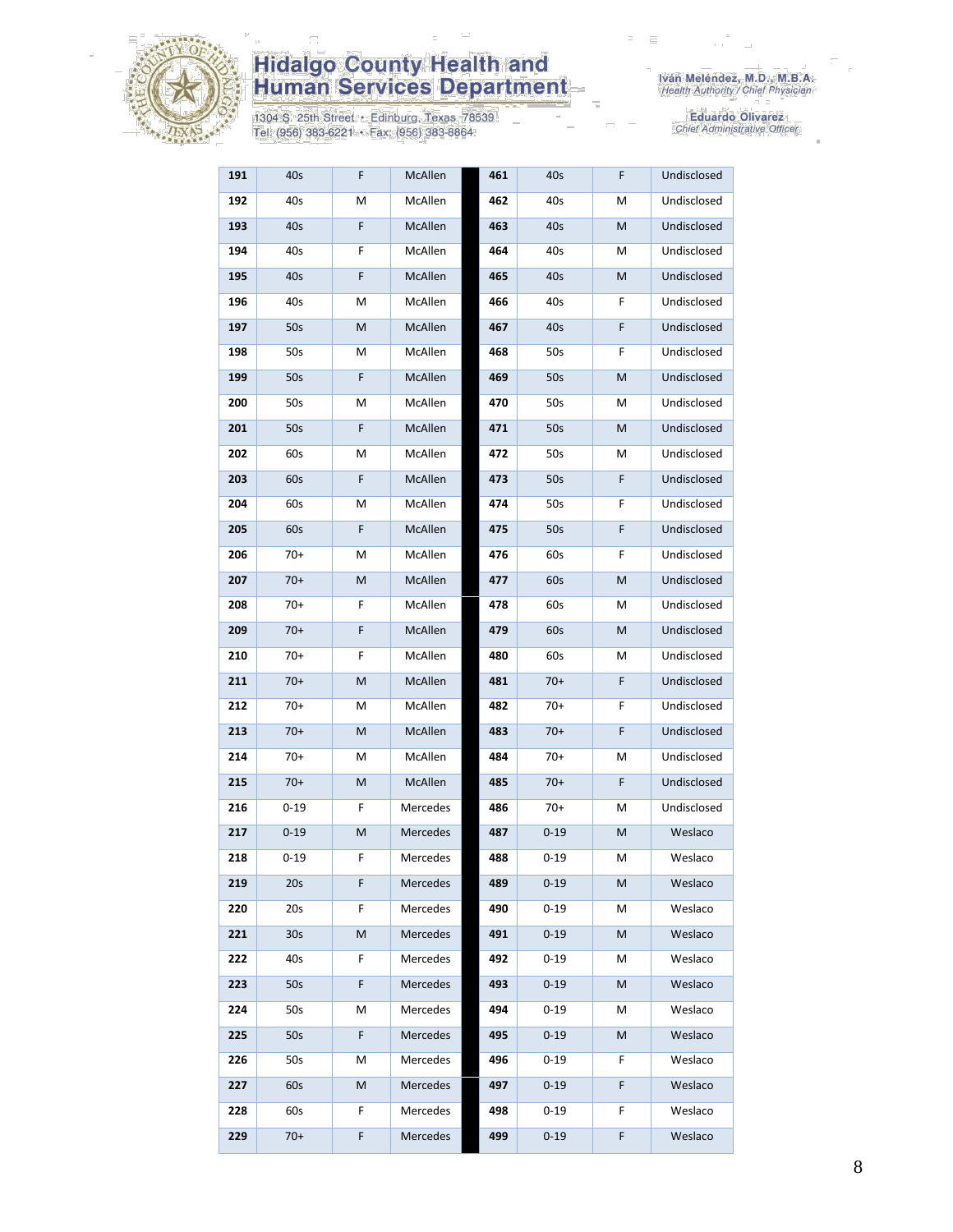

1304 S. 25th Street • Edinburg, Texas 78539<br>Tel: (956) 383-6221 • Fax: (956) 383-8864

| 230 | 70+      | Μ | Mercedes | 500 | $0 - 19$        | F | Weslaco |
|-----|----------|---|----------|-----|-----------------|---|---------|
| 231 | $70+$    | F | Mercedes | 501 | $0 - 19$        | F | Weslaco |
| 232 | $70+$    | F | Mercedes | 502 | $0 - 19$        | F | Weslaco |
| 233 | $70+$    | F | Mercedes | 503 | 20s             | F | Weslaco |
| 234 | $0 - 19$ | F | Mission  | 504 | 20s             | F | Weslaco |
| 235 | $0 - 19$ | F | Mission  | 505 | 20s             | M | Weslaco |
| 236 | $0 - 19$ | F | Mission  | 506 | 20s             | F | Weslaco |
| 237 | $0 - 19$ | M | Mission  | 507 | 20s             | M | Weslaco |
| 238 | $0 - 19$ | F | Mission  | 508 | 20s             | Μ | Weslaco |
| 239 | $0 - 19$ | F | Mission  | 509 | 20s             | F | Weslaco |
| 240 | $0 - 19$ | F | Mission  | 510 | 30s             | F | Weslaco |
| 241 | $0 - 19$ | F | Mission  | 511 | 30 <sub>s</sub> | M | Weslaco |
| 242 | $0 - 19$ | Μ | Mission  | 512 | 30s             | F | Weslaco |
| 243 | $0 - 19$ | M | Mission  | 513 | 30 <sub>s</sub> | F | Weslaco |
| 244 | $0 - 19$ | М | Mission  | 514 | 30s             | Μ | Weslaco |
| 245 | $0 - 19$ | F | Mission  | 515 | 30s             | F | Weslaco |
| 246 | $0 - 19$ | М | Mission  | 516 | 30s             | М | Weslaco |
| 247 | $0 - 19$ | F | Mission  | 517 | 40s             | M | Weslaco |
| 248 | $0 - 19$ | F | Mission  | 518 | 40s             | Μ | Weslaco |
| 249 | $0 - 19$ | F | Mission  | 519 | 40s             | F | Weslaco |
| 250 | $0 - 19$ | Μ | Mission  | 520 | 40s             | М | Weslaco |
| 251 | $0 - 19$ | M | Mission  | 521 | 40s             | F | Weslaco |
| 252 | $0 - 19$ | F | Mission  | 522 | 40s             | F | Weslaco |
| 253 | $0 - 19$ | М | Mission  | 523 | 40s             | F | Weslaco |
| 254 | $0 - 19$ | M | Mission  | 524 | 40s             | F | Weslaco |
| 255 | $0 - 19$ | F | Mission  | 525 | 40s             | M | Weslaco |
| 256 | $0 - 19$ | F | Mission  | 526 | 40s             | F | Weslaco |
| 257 | $0 - 19$ | M | Mission  | 527 | 50s             | F | Weslaco |
| 258 | $0 - 19$ | М | Mission  | 528 | 50s             | М | Weslaco |
| 259 | $0 - 19$ | F | Mission  | 529 | 50s             | F | Weslaco |
| 260 | $0 - 19$ | F | Mission  | 530 | 50s             | F | Weslaco |
| 261 | $0 - 19$ | F | Mission  | 531 | 60s             | F | Weslaco |
| 262 | $0 - 19$ | Μ | Mission  | 532 | 60s             | F | Weslaco |
| 263 | $0 - 19$ | F | Mission  | 533 | 60s             | F | Weslaco |
| 264 | $0 - 19$ | F | Mission  | 534 | $70+$           | М | Weslaco |
| 265 | $0 - 19$ | M | Mission  | 535 | $70+$           | M | Weslaco |
| 266 | $0 - 19$ | F | Mission  | 536 | $70+$           | М | Weslaco |
| 267 | $0 - 19$ | F | Mission  | 537 | $70+$           | M | Weslaco |
| 268 | $0 - 19$ | F | Mission  | 538 | $70+$           | F | Weslaco |